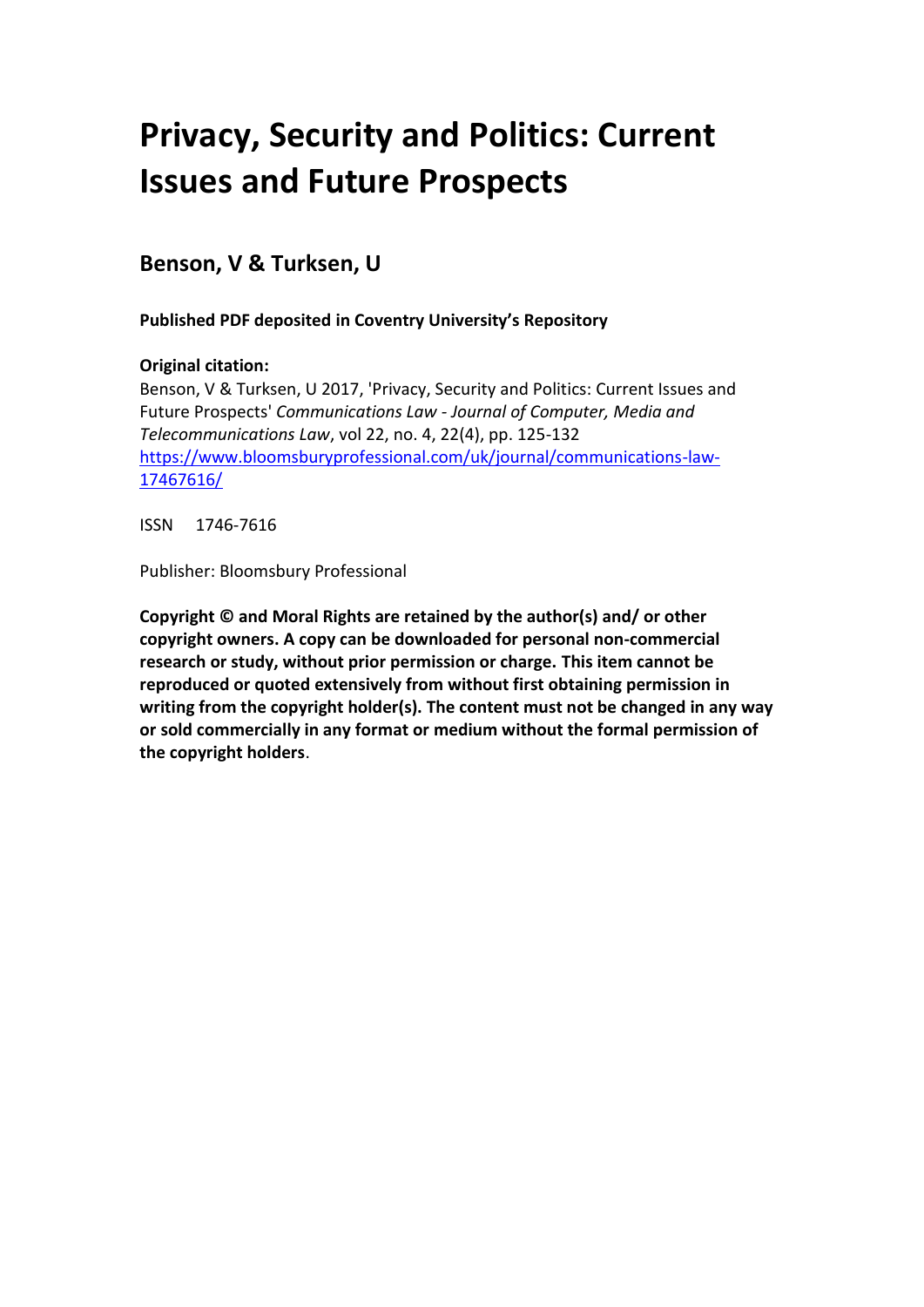| $\frac{105}{2}$<br>$103\,$<br>$\frac{1}{2}$<br>601<br>108<br>$\sqrt{0}$<br>901<br>104                                                                                                                                                                                                                                                                                                                                                                                                                                                                                                                                                                         | 66<br>86<br>$102$<br>$\frac{1}{2}$                                                                                                                                                                                                                                                                                                                                                                                                                                                                                                                                                                                                                                                                                                                                                                                                                                                                                                                                                                                         | 96<br>93<br>$\frac{6}{2}$<br>$^{16}$<br>$^{25}$                                                                                                                                                                                                                                                                                                                                                                                                                                                                                                                                                                                                                                                                              | $\overline{a}$<br>$\frac{6}{2}$<br>89<br>88<br>S7                                                                                                                                                                                                                                                                                                                                                                                                                                                                                                                                                                                                                                                                                                                                                                                                                                                                                                                                                                                                                                                                                                                                                                                                                      | 98<br><b>83</b><br>G9                                                                                                                                                                                                                                                                                                                                                                                                                                                                                                                                                                                                                  |
|---------------------------------------------------------------------------------------------------------------------------------------------------------------------------------------------------------------------------------------------------------------------------------------------------------------------------------------------------------------------------------------------------------------------------------------------------------------------------------------------------------------------------------------------------------------------------------------------------------------------------------------------------------------|----------------------------------------------------------------------------------------------------------------------------------------------------------------------------------------------------------------------------------------------------------------------------------------------------------------------------------------------------------------------------------------------------------------------------------------------------------------------------------------------------------------------------------------------------------------------------------------------------------------------------------------------------------------------------------------------------------------------------------------------------------------------------------------------------------------------------------------------------------------------------------------------------------------------------------------------------------------------------------------------------------------------------|------------------------------------------------------------------------------------------------------------------------------------------------------------------------------------------------------------------------------------------------------------------------------------------------------------------------------------------------------------------------------------------------------------------------------------------------------------------------------------------------------------------------------------------------------------------------------------------------------------------------------------------------------------------------------------------------------------------------------|------------------------------------------------------------------------------------------------------------------------------------------------------------------------------------------------------------------------------------------------------------------------------------------------------------------------------------------------------------------------------------------------------------------------------------------------------------------------------------------------------------------------------------------------------------------------------------------------------------------------------------------------------------------------------------------------------------------------------------------------------------------------------------------------------------------------------------------------------------------------------------------------------------------------------------------------------------------------------------------------------------------------------------------------------------------------------------------------------------------------------------------------------------------------------------------------------------------------------------------------------------------------|----------------------------------------------------------------------------------------------------------------------------------------------------------------------------------------------------------------------------------------------------------------------------------------------------------------------------------------------------------------------------------------------------------------------------------------------------------------------------------------------------------------------------------------------------------------------------------------------------------------------------------------|
| 112 Editors' Code, cl 2; Stand<br>113 Standards Code, cl 7.2(b).<br>111 Hacked Off, n 6 in response to consultation on original draft of the Standards<br>Editors' Code, cl 2; Standards Code, cl 7.1<br>lbid, ss 29A and 29B.<br>Ibid, ss 29AB and 29B.<br>Public Order Act 1986, s 18.<br>See n 14, Editors Codebook, 74<br>'About Standards Investigations', IPSO website, undated https://www.ipso.co.uk/<br>Poss-standards/about-standards-investigations/ accessed 5 November 2017.<br>lbid.<br>Ibid, para 11<br>See n 10, para 5.<br>press-standards/about-standards-investigations/<br><b>Code</b>                                                    | 101 See 02741-15 Creer v The Sun https://www.ipso.co.uk/rulings-and-resolution-<br>statements/ruling/id=02741-15, accessed 4 November 2017.<br>See the over-emphasis of nationality in some recent road tragedies in Daily<br>Ibid, para 9.<br>Clause 4.1.<br>Equalities and Human Rights Commission response to IMPRESS draft Standards<br>driver-30-killed-mother-three-children-scrolling-mobile-phone-change-music-<br>the transport a proper and the children killed by a replish lorry driver, 30, as<br>Mail, Rachel Burford,' Our lives changed in the blink of an eye': Heartache for<br>file/code/equalities-and-human-rights-commission.pdf accessed 27 October<br>phone at 50 mph, http://www.dailymail.co.uk/news/article-3889596/Polish-lorry-<br>horrifying footage shows the moment he crashed into them after scrolling on his<br>2017<br>Consultation, 29 September 2016, point 9 http://www.impress.press/downloads/<br>November 2015.<br>jailed-ten-years.html#ixzz4yb19Ipee, accessed 4 November 2017 | See 11533-16, Miller v Mail Online, para 15 https://www.ipso.co.uk/rulings-and-<br>See Alex Dyke (BBC Radio Solent) Ofcom Broadcast Bulletin, Issue 292, 9<br>Where it refers both to disability and mental health.<br>It reads: 'Publishers must not make prejudicial or pejorative reference to a<br>application.<br>Crime and Disorder Act 1998, s 28(4), and see R v Rogers [2007] 2 AC 62 for its<br>See n 23 (Pt L) recommendation 38.<br>religion, sex or sexual orientation<br>reassignment or identity, marital or civil partnership status, pregnancy, race.<br>person on the basis of that person's age, disability, mental health, gender<br>resolution-statements/ruling/?id=11533-16, accessed 2 November 2017 | See, for example, Armenian Code of Conduct for Media Representatives,<br>s 2.1. They must not violate human rights, incite hate and the infringement of<br>only in case when the orientation, citizenship or status are directly related to the<br>sexual orientation, social and marital status of suspects or victims, are mentioned<br>crimes, national, racial, religious, ideological and political affiliation, as well as<br>See Journalists' Association of Serbia's Code of Ethics, art IV.1 'In reporting<br>and sexual inclination of groups and individuals if this is deemed necessary for a<br>type and nature of a committed criminal offense.<br>Council, 'Publications only state the ethnic origins, nationality, race, religion<br>See Bulgaria Media Code 2004, para 2.5.2; Cuidelines of the Netherlands Press<br>ethnic, religious and ideological discrimination.'<br>Editors' Code, cl 12; Standards Code, cl 4.<br>principle 5.3. Not to advocate war, violence or pornography in any form.'<br>lawful rights against peoples, nations, nationalities, denominations and races.<br>proper understanding of the facts and circumstances that are reported on.'<br>See for example, National Association of Hungarian Journalists' Ethics Code, | See IMPRESS: The Independent Monitor for the Press CIC Regulatory Scheme,<br>See s 3.3.6<br>Luxembourg Press Council's Code of Ethics, art 1(c) 'prohibitionof racial<br>Monitor for the Press CIC http://pressrecognitionpanel.org.uk/wp-content/<br>version 3, para 2.2. Supplied in documentation to Press Recognition Panel in<br>Jonathan Heawood and Brigit Morris, 'Press codes and the spirit of equalities<br>uploads/ 2016/07/ IMPRESS-Regulatory-Scheme.pdf, accessed 20 October 2017<br>respect of the application for recognition from IMPRESS: The Independent<br>legislation: implementing Leveson' (2016) 21 CL 29, 29 |
| 156 See n 145, 233<br>149 Clause 2.1.<br>148 See n 144.<br>155 Standards Code, cl 3.3.<br>153<br>152<br>150 Guidance, para 2.12.<br>151 Standards Code, 2.2.<br>154<br>See Reg (EU) 2016/679 of the European Parliament and of the Council of 27<br>See Norwegian Press Association Ethical Code of Practice for the Press, cl 4.16.<br>See n 128.<br>personal data and on the free movement of such data, and repealing Dir 95/46/<br>April 2016 on the protection of natural persons with regard to the processing of<br>Agencia Española de Protección de Datos, C-131/12<br>EC (General Data Protection Regulation), reg 17; Google Spain SL, Google Incv | 147 Ibid; Council of Mass Media Finland, Annex to guidelines: Material<br>146 See Croatia Journalists' Association Code of Honor, principle 25<br>145 "New technologies, new techniques" ch 6 in David Gordon et al (eds).<br>144 'User generated content', ONAethics website, undated https://ethics.journalists.<br>143 lbid, para 7.28<br>142 Guidance, para 7.27.<br>139 Ibid, cl 3.3.<br>138 Standards Code, cl 7.2(b)<br>141 Guidance for Journalists: Using Material from Social Media (IPSO, 2017) https://<br>140 Ibid, d 2.1.<br>org/topics/user-generated-content/, accessed 24 October 2017<br>the public on a news website; Online News Association, Greece<br>media-guidance/, accessed 2 November 2017<br>www.ipso.co.uk/press-standards/guidance-for-journalists-and-editors/social-<br>2017<br>Controversies in Media Ethics (3" edn, Routledge, 2011) 218-19<br>generated by                                                                                                                             | 137 IMPRESS Publishes Draft Standards Code,' IMPRESS website, 18 August 2016,<br>136 Standards Code, public interest proviso, point (i).<br>135 Guidance, paras 0.18 to 0.20.<br>134 Standards Code, public interest proviso<br>133 lbid.<br>132 See n 23 (Pt K, para 4.24). See also discussion in M Keppel-Palmer, 'The emper-<br>131 Editors' Code, public interest proviso, point 2.<br>130 Inserting s 43B into the Employment Rights Act 1996<br>https://impress.press /news/draft-standards-code.html, accessed 24 October<br>Entertainment Law Review 92-97, 97.<br>or's new clothes: IPSO's version of the editors' code of practice' (2016) 27                                                                     | 671<br>123<br>122 lbid, d 15 (ii).<br>121 lbid, d 9.<br>120 Ibid, cl 8.<br>128<br>$127\,$<br>971<br>124 Standards Code, cl 8.3.<br>125 See n 14 Editors' Codebook, 96, Standards Code, public interest proviso;<br>Evan Harris, 'Newspaper industry releases revised "Editors' Code", more comfort<br>See 'History of the Code', Editors Code of Practice Committee http://www.<br>lbid, 98; Guidance, para 0.25 - 0.29.<br>Editors' Codebook, 96-98;<br>lbid, cl 16.<br>code-more-comfort-for-tabloids-nothing-for-the-public/, accessed 23 October<br>http://hackinginquiry.org/comment/newspaper-industry-releases-revised-editors-<br>editorscode.org.uk/history_of_the_code.php_accessed 24 October 2017.<br>2017<br>for tabloids, nothing for the public', Hacked Off website, 4 December 2015<br>Guidance, para 0.11-0.13.                                                                                                                                                                                                                                                                                                                                                                                                                                      | $\frac{1}{2}$<br>116 Editors' Code, d 10(ii); Standards Code, d 5.2(a)<br>$\frac{1}{2}$<br>114 Editors' Code, cl 3; Standards Code, cl 5.2(c).<br>$-119$<br>$\frac{11}{8}$<br>$b$ id, cl 7.<br>Editors' Code, cl 5.<br>See Editors' Code, public interest proviso, point 5 (in regards to 'over-ride the<br>Editors' Code, cl 10 (i); Standards Code, cl 7.2 (a).<br>(photograph or interview child under 16 without consent) 3.2 (identify child<br>under 16 without his consent).<br>normally paramount interests of children under 16); Standards code, cl 3.1.                                                                     |

# current issues and future Privacy, security and politics: prospects current issues and future Privacy, security and politics:

## **Vladlena Benson and Umut Turksen Vladlena Benson and Umut Turksen**

nally been based in this country. tions on which democracy and good governance have traditio-Privacy is an essential prerequisite to the exercise of individual *nally been based in this country.1 tions on which democracy and good governance have traditio*freedom, and its erosion weakens the constitutional founda*freedom, and its erosion weakens the constitutional founda Privacy is an essential prerequisite to the exercise of individual* 

### Overview **Overview**

legislators. of the general election in 2017, and offer open questions for of the general election in 2017, and offer open questions for online settings). These contrasting views may explain the outcome online settings). These contrasting views may explain the outcome with the intringement of their privacy (both in traditional and with the infringement of their privacy (both in traditional and younger segment of the UK population is increasingly concerned younger segment of the UK population is increasingly concerned crime prevention, such as the Investigatory Powers Act 2016, the crime prevention, such as the Investigatory Powers Act 2016, the support for legislation aimed at strengthening national security and support for legislation aimed at strengthening national security and of the public by age groups and gender. While there is general of the public by age groups and gender. While there is general YouGov survey of 2017 UK respondents to understand the views YouGov survey of 2017 UK respondents to understand the views political parties on privacy and security. We use the pre-election were split. This article reviews the election manifestos of three were split. This article reviews the election manifestos of three Conservative Party agenda while public perceptions on privacy Conservative Party agenda while public perceptions on privacy election 2017, security has taken a prominent role on the election 2017, security has taken a prominent role on the as notions with a conflicting impact. As seen in the UK general as notions with a conflicting impact. As seen in the UK general Individual privacy and national security have been regarded political parties on privacy and security. We use the pre-election Individual privacy and national security have been regarded

## election Britain **election Britain** The online privacy debate mutates in post-**The online privacy debate mutates in post-**

satety and national security. safety and national security. lance powers the government should have in the context of public what is at stake when deciding what data gathering and surveilwhat is at stake when deciding what data gathering and surveil economy of an entire country. These events reminded people economy of an entire country. These events reminded people security is a vital issue and one that can affect the well-being and security is a vital issue and one that can affect the well-being and cyber-attack that crippled the NHS demonstrated why cybercyber-attack that crippled the NHS demonstrated why cyber bypass well-established privacy safeguards.<sup>4</sup> In addition, the recent pressure upon companies to allow law enforcement agencies to use of encrypted communication by terrorists has led to increasin months<sup>2</sup> it is likely to remain as such in the immediate future.<sup>3</sup> The and with four terror and several major cyber-attacks in recent and with four terror and several major cyber-attacks in recent The terrorism threat level in the UK has been 'severe' since 2014 The terrorism threat level in the UK has been 'severe' since 2014, lance powers the government should have in the context of public bypass well-established privacy safeguards. pressure upon companies to allow law enforcement agencies to use of encrypted communication by terrorists has led to increasing  $2$  it is likely to remain as such in the immediate future.<sup>3</sup> The 4 In addition, the recent

proposed control and financial penalties for digital economy this context of both private and public security settings where the security. Thus, the tailure to collect and retain such data or in criminal investigations, public protection and ensuring national torthcoming proposed legislative changes. forthcoming proposed legislative changes. giants, including social media firms, remain to be answered by giants, including social media firms, remain to be answered by proposed control and financial penalties for digital economy mechanisms of individual online and communication profiles, mechanisms of individual online and communication profiles around government surveillance, powers to bypass security around government surveillance, powers to bypass security debate on privacy laws in the UK is evolving. Yet the questions debate on privacy laws in the UK is evolving. Yet the questions this context of both private and public security settings where the businesses, commercial advantage<sup>10</sup> and state functions.<sup>11</sup> It is in businesses, commercial advantage an economic and a sentimental value for us but also value for an economic and a sentimental value for us but also value for in the 'digital woods'' as a 'wrtual treasure trove' not only have in the 'digital woods' The consequent digital foot-print, assets and behaviour left behind The consequent digital foot-print, assets and behaviour left behind and digital presence increase with the activities people pursue and digital presence increase with the activities people pursue. theft has been reported to be at epidemic levels in 2017.<sup>8</sup> Online thett has been reported to be at epidemic levels in 2017.<sup>8</sup> Online themselves vulnerable to criminal activity.' For example, identity themselves vulnerable to criminal activity. want their privacy to be protected because they are also making want their privacy to be protected because they are also making tutions (eg banks, travel agencies) as a matter of necessity, they tutions (eg banks, travel agencies) as a matter of necessity, they government (eg the NHS, HMRC) and non-government instigovernment (eg the NHS, HMRC) and non-government insti readily impart their personal/private information and data to both readily impart their personal/private information and data to both of suspects.<sup>6</sup> While citizens increasingly use online services and surveillance evidence can lead to a collapse of the prosecution<br>6 while citizens increasingly use online services and surveillance evidence can lead to a collapse of the prosecution in criminal investigations, public protection and ensuring national Surveillance and communications data are seen as vital elements Surveillance and communications data are seen as vital elements 5 Thus, the failure to collect and retain such data or 9 as a 'virtual treasure trove' not only have 10 and state functions.11 It is in 7 For example, identity

three political parties in their approaches to the UK online security identifies main concerns and areas of uncertainty. identifies main concerns and areas of uncertainty. and privacy following the 2017 general election<sup>12</sup>. In doing so it and privacy following the 2017 general election three political parties in their approaches to the UK online security This article aims to provide insights as to the differences between This article aims to provide insights as to the differences between  $^{12}$ . In doing so it

## Introduction **Introduction**

and thus relevant legal provisions need to be extracted from a the UK Human Rights Act 1998 (HRA),<sup>13</sup> the Data Protection In the UK, there is no dedicated statute on privacy as such Act 1998; the Regulation of Investigatory Powers Act 2000; the Act 1998; the Regulation of Investigatory Powers Act 2000; the the UK Human Rights Act 1998 (HRA); Rights 1966; the European Convention on Human Rights 1950, (ECHR) including the International Covenant on Civil and Political (ECHR) including the and the jurisprudence of the European Court of Human Rights and the jurisprudence of the European Court of Human Rights number of international, regional and national legal instruments number of international, regional and national legal instruments, and thus relevant legal provisions need to be extracted from a Rights 1966; the European Convention on Human Rights 1950; In the UK, there is no dedicated statute on privacy as such, International Covenant on Civil and Political 13 the Data Protection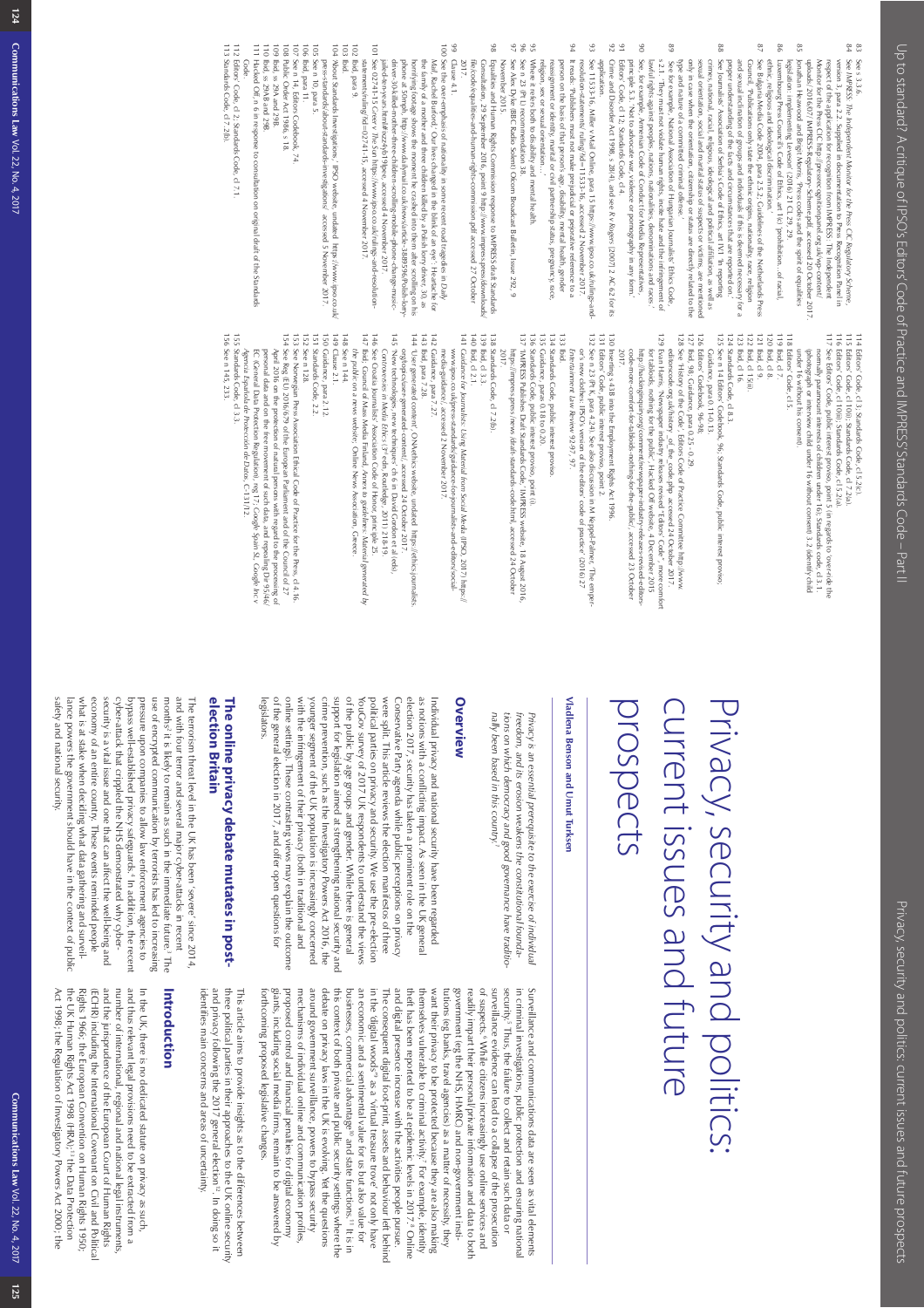the European Union 2007;" and the EU General Data Protection Investigatory Powers Act 2016; the Treaty on the Functioning of the European Union 2007; Investigatory Powers Act 2016; the Treaty on the Functioning of 14 and the EU General Data Protection

International it is worth paying attention to the definition provided by Privacy rence and significant power imbalances in the context of privacy, rence and significant power imbalances in the context of privacy, traditionally defined as the ability for people to determine for themselves when, how, an to give us the ability to invoke our rights against undue interfe-Regulation (GDPR) 2016.<sup>15</sup> While these instruments are meant International: it is worth paying attention to the definition provided by Privacy to give us the ability to invoke our rights against undue interfe-Regulation (GDPR) 2016.15 While these instruments are meant

which many other human rights are built.<sup>17</sup> protection of human dignity, serving as the foundation upon Privacy is a fundamental right, essential to autonomy and the *which many other human rights are built. protection of human dignity, serving as the foundation upon Privacy is a fundamental right, essential to autonomy and the* 

interference by public (eg state)<sup>18</sup> and private entities individual autonomy, and thus warrant special protection from implications for complex and disparate areas of our lives and religion, dignity and self-fulfilment. They have relevance in and interference by public (eg state) individual autonomy, and thus warrant special protection from implications for complex and disparate areas of our lives and religion, dignity and self-fulfilment. They have relevance in and include These other rights, which often complement each other, may These other rights, which often complement each other, may *inter alia* freedom of thought, expression, conscience, <sup>18</sup> and private entities.

cyber security interventions over the forthcoming years.<sup>23</sup> backdoor access, etc) as opposed to a well thought-out strategy of sporadic tines tor social media, restrictions on car hire, WhatsApp ot legislation<sup>44</sup> driven by cyber and terrorist attacks (proposals of again another knee-jerk reaction in the form of the introduction of encrypted messaging services.<sup>21</sup> Thus, we are witnessing yet spaces so as to monitor citizens' internet use - above all, their use intelligence agencies an unprecedented overt access to private proposed legal provisions would give British law enforcement and prevention with scant attention to human rights implications. The legislative agenda in the context of national security and crime terrorist attacks<sup>20</sup> have propelled privacy issues to the political and levels of security monitoring in the world, yet the recent cyber and cations are not clear.<sup>19</sup> The UK already has one of the highest the technical side of privacy protection as well as the legal impliand terrorist attacks over the summer. Yet the understanding of of both promises made prior to the election and the recent cyber lative changes on privacy are set into motion under the influence cyber security interventions over the forthcoming years. backdoor access, etc) as opposed to a well thought-out strategy of sporadic fines for social media, restrictions on car hire, WhatsApp of legislation again another knee-jerk reaction in the form of the introduction of encrypted messaging services. spaces so as to monitor citizens' internet use – above all, their use intelligence agencies an unprecedented overt access to private proposed legal provisions would give British law enforcement and prevention with scant attention to human rights implications. The legislative agenda in the context of national security and crime terrorist attacks levels of security monitoring in the world, yet the recent cyber and cations are not clear.19 The UK already has one of the highest lative changes on privacy are set into motion under the influence<br>and terrorist attacks over the summer. Yet the understanding of<br>and terrorist attacks over the summer. Yet the understanding of<br>the technical side of privac Now that the UK general election is behind us, the wheels of legi Now that the UK general election is behind us, the wheels of legis- $^{22}$  driven by cyber and terrorist attacks (proposals of 20 have propelled privacy issues to the political and 21 Thus, we are witnessing yet

# **Background: pre-election positions**  Background: pre-election positions

how to achieve it and handle individual rights to privacy. cyber-security in their agenda, they offered different views on online. While all political parties emphasised the importance of assurance by changing the ways individual data is managed the 2017 general election. All key parties focused on security the context of Brexit, security was used as a bargaining chip in a time of constant change and with the ongoing uncertainty in than 100 crime and justice related policies between them.<sup>24</sup> In Conservatives, Labour and Liberal Democrats, proposed more In their respective manifestos, three political parties, the how to achieve it and handle individual rights to privacy. cyber-security in their agenda, they offered different views on online. While all political parties emphasised the importance of assurance by changing the ways individual data is managed the 2017 general election. All key parties focused on security the context of Brexit, security was used as a bargaining chip in a time of constant change and with the ongoing uncertainty in than 100 crime and justice related policies between them. Conservatives, Labour and Liberal Democrats, proposed more In their respective manifestos, three political parties, the

## **The Conservative Party** The Conservative Party

privacy that the word appeared six times in the manifesto.<sup>25</sup> internet activity, the Conservatives seemed so concerned about that allows government to access detailed records of everyone's Despite having introduced the Investigatory Powers Act 2016 individual data privacy and took a bold position on cyber-security privacy that the word appeared six times in the manifesto. internet activity, the Conservatives seemed so concerned about that allows government to access detailed records of everyone's Despite having introduced the Investigatory Powers Act 2016 individual data privacy and took a bold position on cyber-security. The Conservative Party manifesto had the most to say about The Conservative Party manifesto had the most to say about

> General Data Protection Regulation. detail about how this would be done and whether it would align by a new data protection law'.<sup>26</sup> Yet the manifesto provided little the party 'will deliver protections for people's data online, backed General Data Protection Regulation. with the forthcoming regulatory changes stipulated by the EU with the forthcoming regulatory changes stipulated by the EU detail about how this would be done and whether it would align by a new data protection law'. the party 'will deliver protections for people's data online, backed The manitesto pledged data satety through new legislation, stating The manifesto pledged data safety through new legislation, stating 26 Yet the manifesto provided little

new challenges for data compliance.<sup>28</sup> is unclear, it adds yet another level of uncertainty and potentially the welfare of children and younger people – are protected.' society, we need to harness the power of fast-changing technocomply with the new GDPR that comes into force in May 2018 Any organisation handling EU consumer data will be forced to new challenges for data compliance. is unclear, it adds yet another level of uncertainty and potentially Because the Conservatives' position on their new data privacy law Because the Conservatives' position on their new data privacy law the welfare of children and younger people – are protected.' logy, while ensuring that our security and personal privacy - and logy, while ensuring that our security and personal privacy – and society, we need to harness the power of fast-changing techno tion remains opaque: "For the sake of our economy and our tion remains opaque: 'For the sake of our economy and our The manifesto emphasises that privacy is important but its regula-The manifesto emphasises that privacy is important but its regula comply with the new GDPR that comes into force in May 2018. Any organisation handling EU consumer data will be forced to

more similar to that governing the offline world<sup>29</sup>. The manifesto<br>states: more similar to that governing the offline world The Conservatives have set out plans to make online regulation The Conservatives have set out plans to make online regulation 29. The manifesto

*online.*  the right regulatory frameworks that will protect our security future to our country; but we also need government to create to set up and run modern businesses, bringing the jobs of the need a government to make Britain the best place in the world If we are going to respond to rapid changes in technology, we younger people in an age when so much of life is conducted *younger people in an age when so much of life is conducted*  and personal privacy, and ensure the welfare of children and *and personal privacy, and ensure the welfare of children and the right regulatory frameworks that will protect our security future to our country; but we also need government to create to set up and run modern businesses, bringing the jobs of the need a government to make Britain the best place in the world If we are going to respond to rapid changes in technology, we* 

protection. yet make online service providers share responsibility for privacy yet make online service providers share responsibility tor privacy bring individual privacy to the forefront of the technology debate bring individual privacy to the forefront of the technology debate, The Conservatives promised to develop a digital charter that will The Conservatives promised to develop a digital charter that will

should think carefully before trying to justify this move. messages including popular services such as WhatsApp and personal data, undermining the secure nature of encrypted nications and data.<sup>30</sup> This would mean creating a backdoor to should think carefully before trying to justify this move. terrorist organisations and hostile state actors - the government terrorist organisations and hostile state actors – the government services are particular targets for hackers, cyber criminals and services are particular targets for hackers, cyber criminals and rom cyber-attacks - and that public sector and government from cyber-attacks – and that public sector and government Telegram. Given the increasing challenge of keeping data safe Telegram. Given the increasing challenge of keeping data safe messages including popular services such as WhatsApp and personal data, undermining the secure nature of encrypted nications and data.<sup>30</sup> This would mean creating a backdoor to required to give the government access to any encrypted commurequired to give the government access to any encrypted commu There is also an indication that technology companies will be There is also an indication that technology companies will be

turn 18. Erasing millions of profiles across more than 20 social companies to delete information about young people when they around safety for children online, and to require social media Conservative Manifesto goes further: Conservative Manifesto goes further: platforms with data storage across the world is a tall order. The platforms with data storage across the world is a tall order. The turn 18. Erasing millions of profiles across more than 20 social companies to delete information about young people when they around safety for children online, and to require social media Another hallmark promise trom the Conservatives revolved Another hallmark promise from the Conservatives revolved

secure way. media platforms to delete information held about them at the of their own data, including the ability to require major social *secure way.* an expectation that personal data held should be stored in a age of 18, the ability to access and export personal data, and We will give people new rights to ensure they are in control *an expectation that personal data held should be stored in a age of 18, the ability to access and export personal data, and media platforms to delete information held about them at the of their own data, including the ability to require major social We will give people new rights to ensure they are in control* 

for more privacy control: 'We will institute an expert Data Use and other communications companies.<sup>31</sup> There is also a proposal user preterences could be seen as a big burden tor social media do not want their data deleted, or want to keep part of it. Such for more privacy control: 'We will institute an expert Data Use and other communications companies. user preferences could be seen as a big burden for social media do not want their data deleted, or want to keep part of it. Such It is not clear, however, what the legal position would be it users It is not clear, however, what the legal position would be if users <sup>31</sup> There is also a proposal

> to its manifesto. to the approach taken with the gambling industry.<sup>33</sup> While there is to its manifesto. by a party otherwise so keen to make the digital economy central issues, $A^H$  equating the internet with gambling is a big step to take some evidence of links between social media and mental health some evidence of links between social media and mental health to the approach taken with the gambling industry. companies to tund online satety and protection campaigns, simila companies to fund online safety and protection campaigns, similar introduce an industry-wide levy from internet and communication Conservatives went further still by suggesting that they would also Conservatives went further still by suggesting that they would also the nature of data use and how best to prevent its abuse'.<sup>32</sup> The the nature of data use and how best to prevent its abuse'. and Ethics Commission to advise regulators and parliament on and Ethics Commission to advise regulators and parliament on by a party otherwise so keen to make the digital economy central introduce an industry-wide levy from internet and communication  $^{34}$  equating the internet with gambling is a big step to take 33 While there is

the regulation of emergent technologies: the regulation of emergent technologies: To sum up the position, the Conservatives admit falling behind on To sum up the position, the Conservatives admit falling behind on

ging our laws and regulations to keep pace.<sup>35</sup> new norms in the space of years rather than decades; challenchallenges [..]. They accelerate the pace of change - ushering in digital technology pose significant practical and philosophical *ging our laws and regulations to keep pace.35 new norms in the space of years rather than decades; challen challenges [..]. They accelerate the pace of change – ushering in digital technology pose significant practical and philosophical*  The opportunities and threats arising from the advance of *The opportunities and threats arising from the advance of* 

### **The Labour Party** The Labour Party

Government would keep the GDPR in its current format. Government would keep the GDPR in its current format. underpin these rules; however, it seems very likely that a Labour Very little substantive details were provided on what laws would Very little substantive details were provided on what laws would ning strong data protection rules to protect personal privacy. ments do not impede cross-border data flows, whilst maintaito growing the digital economy and ensuring that trade agreeto growing the digital economy and ensuring that trade agree The Labour Party Manifesto stated that: 'Labour is committed The Labour Party Manifesto stated that: 'Labour is committed privacy are bound to come across a rather opaque manifesto. Those keen to find out more about Labour's position towards data underpin these rules; however, it seems very likely that a Labour ning strong data protection rules to protect personal privacy.' ments do not impede cross-border data flows, whilst maintai privacy are bound to come across a rather opaque manifesto. Those keen to find out more about Labour's position towards data

substantive detail on how the position and the role of this poten substantive detail on how the position and the role of this potento liaise with technology companies, promoting Britain as an to liaise with technology companies, promoting Britain as an The manifesto proposed an appointment of a digital ambassado The manifesto proposed an appointment of a digital ambassador 'attractive place for investment'. 'attractive place for invextment',% However, there was not much 36 However, there was not much

tial ambassador would contribute to data privacy issues.<br>Iabour's position on cyber-security also lacked definition.<br>Although it admitted that individual rights and civil liberties are<br>at times compromised, it promised to align any tuture policy to it. align any future policy to it. is well aware of the human rights jurisprudence and intends to an individual freedom'.<sup>37</sup> The latter promise indicates that Labour an individual freedom'. the circumstances demand that our collective security outweighs the circumstances demand that our collective security outweighs tive' 'judicial oversight over how and when they are used, when tive' 'judicial oversight over how and when they are used, when is well aware of the human rights jurisprudence and intends to  $^{37}$  The latter promise indicates that Labour

the 100,000 strong petition to hold it back.<sup>39</sup> Labour proposec five Labour MPs voted against the Bill.<sup>36</sup> Thus the Bill became a beyond'.<sup>40</sup> tion agreements with our intelligence partners in Europe and<br>beyond'." tion agreements with our intelligence partners in Europe and to continue to 'maintain the cross-border security co-operato continue to 'maintain the cross-border security co-operathe 100,000 strong petition to hold it back. statute largely without the public discussion and in defiance of statute largely without the public discussion and in defiance of five Labour MPs voted against the Bill. the Investigatory Powers Bill was virtually non-existent. Only the Investigatory Powers Bill was virtually non-existent. Only Party opposition to the oversweeping powers introduced by However, in contrast to its stance in the manifesto, the Labour Party opposition to the oversweeping powers introduced by However, in contrast to its stance in the manifesto, the Labour 38 Thus the Bill became a <sub>39</sub> Labour proposed

### The Liberal Democrats **The Liberal Democrats**

records. They also proposed to create a digital 'bill of rights' to lance powers of the Investigatory Powers Act 2016 and opposed<br>the unrestricted collection of communications data and internet<br>records. They also proposed to create a digital 'bill of rights' to the unrestricted collection of communications data and internet lance powers of the Investigatory Powers Act 2016 and opposed with the electorate.<sup>41</sup> They promised to end the mass surveilwith the electorate. whereby their efforts on ensuring societal security did not resonate whereby their efforts on ensuring societal security did not resonate The Liberal Democrats stood on the other end of the spectrum, The Liberal Democrats stood on the other end of the spectrum, 41 They promised to end the mass surveil-

on Brexit is an evidence of the Liberal Democrats' commitment to the EU and the on Brexit is an evidence of the Liberal Democrats' commitment to encryption mechanisms.<sup>42</sup> The pledge to hold another referendum encryption mechanisms. sing to counter the Conservatives' efforts to create back doors to sing to counter the Conservatives' efforts to create back doors to rights would be and how they would be protected while promi rights would be and how they would be protected while promi their online data. The manifesto failed to articulate what such their online data. The manifesto failed to articulate what such protect individuals' privacy and to exercise more control over protect individuals' privacy and to exercise more control over *acquis* therein.  $^{42}$  The pledge to hold another referendum

## What is the way forward? **What is the way forward?**

for the relationship between citizen and the state in a democratic covert investigations and operations have profound implications of the Investigatory Powers Act 2016 are used. This is because be 'the satest place to be online' is an ambitious claim in such an will even work. The Conservatives' promise that the UK would protected online and whether some of the measures proposed privacy and digital surveillance, the main parties have given the 2016 will deliver the desired results.<sup>44</sup> 2016 will deliver the desired results. and to what extent the provisions of the Investigatory Powers Act and to what extent the provisions of the Investigatory Powers Act as well as future law and policy reform, it is important to assess if as well as future law and policy reform, it is important to assess if society.<sup>43</sup> Second, in the interests of legitimacy and accountability for the relationship between citizen and the state in a democratic covert investigations and operations have profound implications of the Investigatory Powers Act 2016 are used. This is because observed, it will be important to monitor if and how the provisions observed, it will be important to monitor if and how the provisions the interests of social cohesion and ensuring that the rule of law is the interests of social cohesion and ensuring that the rule of law is interconnected world and one that is yet to be realised. First, in interconnected world and one that is yet to be realised. First, in be 'the safest place to be online' is an ambitious claim in such an will even work. The Conservatives' promise that the UK would protected online and whether some of the measures proposed same time, there are serious questions about how our data is same time, there are serious questions about how our data is proportionate use of cyber-surveillance should look like. At the proportionate use of cyber-surveillance should look like. At the electorate a few options to consider. An important one is what a electorate a few options to consider. An important one is what a privacy and digital surveillance, the main parties have given the With such a variety of what are often vague positions on data With such a variety of what are often vague positions on data  $^{43}$  Second, in the interests of legitimacy and accountability,

# UK public perception on privacy **UK public perception on privacy**

by companies as well as fake news and propaganda, they were concerned about cyber-crime, cyber-attacks, and misuse of data by companies as well as fake news and propaganda, they were concerned about cyber-crime, cyber-attacks, and misuse of data government surveillance. While the latter age group were more government surveillance. While the latter age group were more younger generation (18-24) versus older internet users (65+) ove younger generation (18-24) versus older internet users (65+) over Age differences influenced the greater concerns expressed by the  $\lambda$ Age differences influenced the greater concerns expressed by the services) were of equal concern to both male and female citizens services) were of equal concern to both male and female citizens. classified information or disrupting the function of websites and classified information or disrupting the function of websites and the internet to disrupt life in Britain (eg online theft and leaking of the internet to disrupt life in Britain (eg online theft and leaking of respondents (see fig 1). On the other hand, cyber-attacks that use respondents (see fig 1). On the other hand, cyber-attacks that use state surveillance were more worrying for male than female state surveillance were more worrying for male than female list. However, when analysed by gender groups, concerns about list. However, when analysed by gender groups, concerns about priate content accessible to children and fake news topped the priate content accessible to children and fake news topped the such as cyber-crime, companies misusing private data, inapprosuch as cyber-crime, companies misusing private data, inappro lance clearly was not the biggest concern overall; rather issues lance clearly was not the biggest concern overall; rather issues Government. The results<sup>47</sup> revealed that UK Government surveil-Government. The results concerned about the online surveillance of UK citizens by the UK concerned about the online surveillance of UK citizens by the UK were asked whether when using the internet they were were asked whether when using the internet they were Adults) shows polarised views on state surveillance.<sup>46</sup> Respondents Adults) shows polarised views on state surveillance. YouGov during this time ( $n = 2017$ , male 48% female 52% GB YouGov during this time ( $n = 2017$ , male 48% female 52% GB ning to the sphere of privacy rights. The survey data collected by ning to the sphere of privacy rights. The survey data collected by and oversight', partly thanks to the recent jurisprudence pertaiand oversight', partly thanks to the recent jurisprudence pertai Powers Act 2016 'dramatically increase safeguards on privacy said that, the new legislative provisions under the Investigatory said that, the new legislative provisions under the Investigatory retention and analysis by the latest technological tools. Having retention and analysis by the latest technological tools. Having widest margin of discretion) depends on mass data collection, widest margin of discretion) depends on mass data collection, nance of national security (the context in which the state has the nance of national security (the context in which the state has the position has remained firm, with the conviction that the mainteposition has remained firm, with the conviction that the mainte the opinions of the electorate. Nevertheless, the government's gated largely by the Liberal Democrats – the privacy debate stirred the opinions of the electorate. Nevertheless, the government's gated largely by the Liberal Democrats – the privacy debate stirred tory changes.45 Driven by the new privacy lobby – instigated institory changes.<sup>45</sup> Driven by the new privacy lobby – instigated insti be unusual for the British public to be so acutely aware of regula be unusual for the British public to be so acutely aware of regula public opinion in the run up to the general election. It is said to public opinion in the run up to the general election. It is said to surveillance came to the limelight and dominated the media and surveillance came to the limelight and dominated the media and The government plans for a more widespread, intrusive and cover The government plans for a more widespread, intrusive and covert Powers Act 2016 'dramatically increase safeguards on privacy 47 revealed that UK Government surveil-46 Respondents

 $126$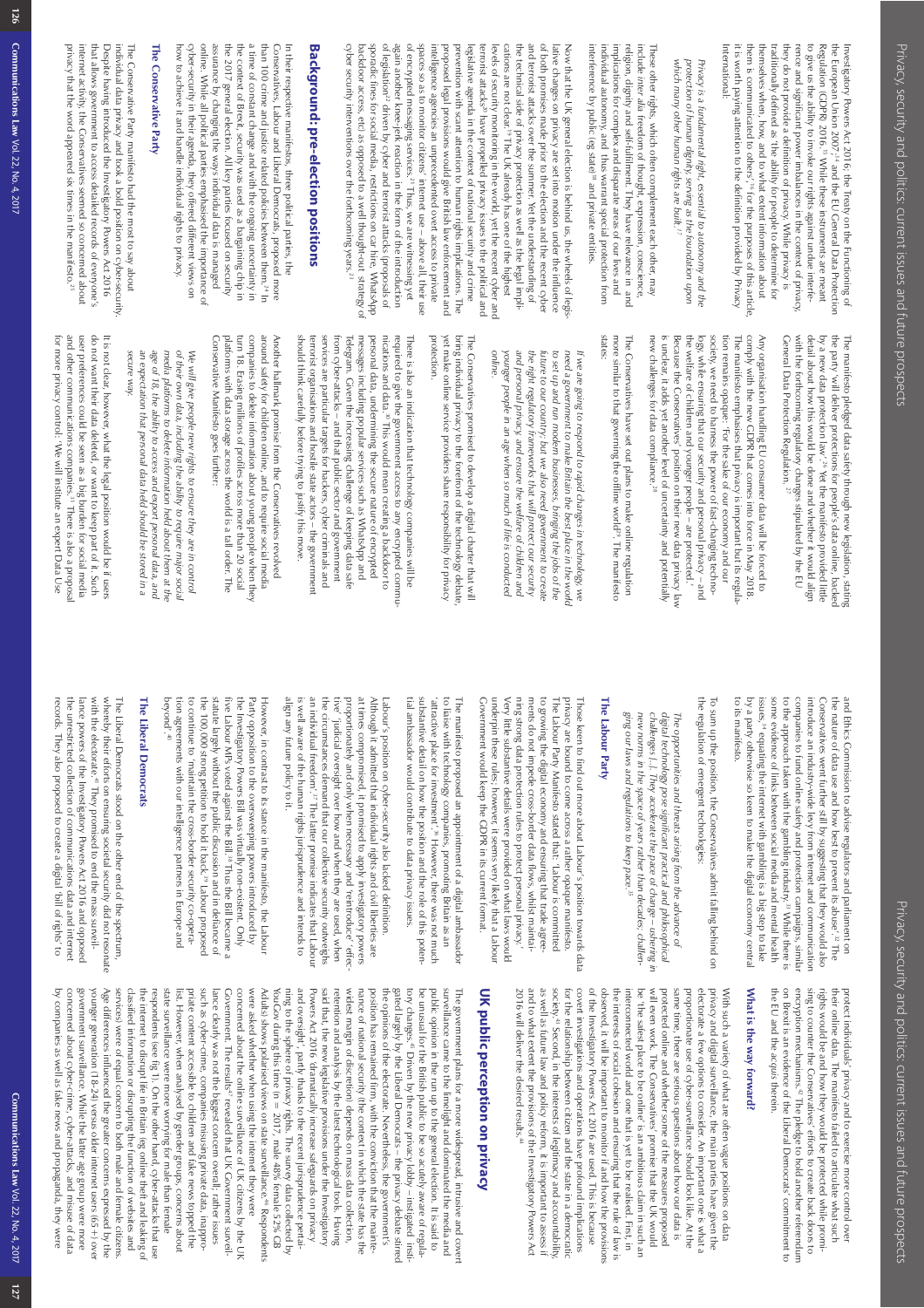# **Which of the following issues you are concerned about? Gender Di** Which of the following issues you are concerned about? Gender Differences **erences**



**Figure 1: Gender diFigure 1: Gender differences in state surveillance concerns erences in state surveillance concerns**

# Which of the following issues you are concerned about? Age groups **Which of the following issues you are concerned about? Age groups**



younger users (as seen in tig 2). much less concerned about UK Government surveillance than the younger users (as seen in fig 2). much less concerned about UK Government surveillance than the

appeared much less concerned (19%). of younger adults supported the statement, the older generation security, only 26 per cent of the public agreed. While 30 per cen the UK Government could do to fight crime or protect national privacy of ordinary people, even if this put some limits on what survey. When asked whether more should be done to protect the security overshadowed privacy concerns were revealed in the Dissimilarities in the public's attitude as to whether national appeared much less concerned (19%). of younger adults supported the statement, the older generation security, only 26 per cent of the public agreed. While 30 per cent the UK Government could do to fight crime or protect national privacy of ordinary people, even if this put some limits on what survey. When asked whether more should be done to protect the security overshadowed privacy concerns were revealed in the Dissimilarities in the public's attitude as to whether national

support to this form of targeted surveillance by UK Government a warrant signed off by an independent judge. When asked abou devices and networks. This kind of targeted surveillance requires as the content of messages stored on specific computers, mobile which allows the UK Government agencies to access data such gathered views regarding the Investigatory Powers Act 2016 duals favouring security over privacy. Furthermore, the survey cent of older people, versus only 17 per cent of younger indiviprivacy of ordinary people suffers'. This was supported by 50 per fight crime or protect national security, even if this means the tion in favour of giving more support to 'the UK Government to A similar divide was evident in the opinions of the older genera-The age group difference was still prominent, with 33 per cent The age group difference was still prominent, with 33 per cent agencies, 52 per cent of respondents gave a positive answer. agencies, 52 per cent of respondents gave a positive answer. support to this form of targeted surveillance by UK Government a warrant signed off by an independent judge. When asked about devices and networks. This kind of targeted surveillance requires as the content of messages stored on specific computers, mobile which allows the UK Government agencies to access data such gathered views regarding the Investigatory Powers Act 2016 duals favouring security over privacy. Furthermore, the survey cent of older people, versus only 17 per cent of younger indivi privacy of ordinary people suffers'. This was supported by 50 per fight crime or protect national security, even if this means the tion in favour of giving more support to 'the UK Government to A similar divide was evident in the opinions of the older genera

> of younger individuals compared to 69 per cent of respondents privacy. priority for national security when it came to surveillance versus makes us all safer as perceived by 47 per cent, with a predicof the Investigatory Powers Act 2016 was that the Act generally to 25 per cent for the younger generation. Overall, the perception which increased to 52 per cent for the 65+ age group compared priority for national security when it came to surveillance versus The 2017 data showed general support for the UK Government The 2017 data showed general support for the UK Government table rise to 65 per cent of supporters among older respondents table rise to 65 per cent of supporters among older respondents. makes us all safer as perceived by  $47$  per cent, with a predic of the Investigatory Powers Act 2016 was that the Act generally to 25 per cent for the younger generation. Overall, the perception which increased to 52 per cent for the 65+ age group compared was also backed by the UK population as a whole at 38 per cent was also backed by the UK population as a whole at 38 per cent, aged 65+ tavouring targeted surveillance. Mass data retention aged 65+ favouring targeted surveillance. Mass data retention of younger individuals compared to 69 per cent of respondents 48

## Implications for practice **Implications for practice**

to service providers. This transfer of control now includes third transacting online<sup>su</sup>. In online transactions users are losing out nued loss of control over personal information between parties tical models of personal information privacy emphasise contiduals store personal information, express personal opinions, control'.<sup>49</sup> With the increased use of online technology, indivi to us, while protecting us from others who may wish to exert of power, by reducing what can be known about us and done to service providers. This transfer of control now includes third nued loss of control over personal information between parties<br>nued loss of control over personal information between parties tical models of personal information privacy emphasise contiinteract with each other and conduct business. Recent theore interact with each other and conduct business. Recent theore duals store personal information, express personal opinions, to us, while protecting us from others who may wish to exert of power, by reducing what can be known about us and done protect ourselves and society against arbitrary and unjustified use 'protect ourselves and society against arbitrary and unjustified use The respect for privacy and the right to privacy enable us to The respect for privacy and the right to privacy enable us to 49 With the increased use of online technology, indivi-

> in all forms (digital or otherwise).<sup>51</sup> So, given the fundamental rerence in this sphere? privacy, what should be the limits of public and government interimportance and value placed on informational autonomy<sup>52</sup> and happens behind closed doors' and include personal information Accordingly, the concept of privacy is no longer contined to "what Accordingly, the concept of privacy is no longer confined to 'what as forth parties (eg malicious entities, hostile states and hacktivists) as forth parties (eg malicious entities, hostile states and hacktivists). parties (eg content aggregators, agencies and government) as well privacy, what should be the limits of public and government interimportance and value placed on informational autonomy<sup>52</sup> and in all forms (digital or otherwise). happens behind closed doors' and include personal information parties (eg content aggregators, agencies and government) as well <sup>51</sup> So, given the fundamental

to areas stipulated by Article 8 (2) of the HRA 1998: to areas stipulated by Article 8 (2) of the HRA 1998: ference and abuse.<sup>57</sup> The exceptions for interference are confined ference and abuse.<sup>57</sup> The exceptions for interference are confined safeguards in place in order to protect citizens form arbitrary inter safeguards in place in order to protect citizens form arbitrary intermate aim clearly and precisely,<sup>56</sup> there must also be appropriate such interference must be prescribed by law,<sup>55</sup> and pursue a legiti rence with the Article 8 guarantees by another private individual rence with the Article 8 guarantees by another private and pursue a legiti-<br>and/or a company, In the event of an interference being necessary, such interfer and/or a company. In the event of an interference being necessary rence with the Article 8 guarantees by another private individual government is under a duty to act positively to prevent an interfe government is under a duty to act positively to prevent an interfe-As is the case for protection of private data under the GDPR,<sup>54</sup> the As is the case for protection of private data under the GDPR, $^{54}$  the on whom the obligation or duty to respect privacy was placed.<sup>53</sup> on whom the obligation or duty to respect privacy was placed. with privacy would also depend on the actor (public or private) with privacy would also depend on the actor (public or private) the circumstances of each case. The court's review of interference the circumstances of each case. The court's review of interference ciation conferred to the state authorities in this regard depends on ciation conferred to the state authorities in this regard depends on The ECHR jurisprudence demonstrates that the margin of appre ference in this sphere? mate aim clearly and precisely;56 there must also be appropriate The ECHR jurisprudence demonstrates that the margin of appre-

rights and freedoms of others. of the country, for the prevention of disorder or crime, for the of national security, public safety or the economic well-being law and is necessary in a democratic society in the interests exercise of this right except such as is in accordance with the *rights and freedoms of others.* protection of health or morals, or for the protection of the *protection of health or morals, or for the protection of the of the country, for the prevention of disorder or crime, for the of national security, public safety or the economic well-being law and is necessary in a democratic society in the interests exercise of this right except such as is in accordance with the There shall be no interference by a public authority with the*  There shall be no interference by a public authority with the

in their privacy are entitled to an effective legal remedy.<sup>62</sup> subject of unauthorised surveillance and other forms of interference subject of unauthorised surveillance and other forms of interference individuals. It is also well established that citizens who have been struck between the security interests of the state and the privacy of struck between the security interests of the state and the privacy of individual privacy can be monitored and a fair balance can be UK<sup>er</sup>) whereby a sunset clause and review of the interference on authorisation by a court may be required<sup>60</sup> (as is the case in the authorisation by a court may be required<sup>tol</sup> (as is the case in the investigation of criminal activity.<sup>59</sup> For example, oversight and in place with regards to surveillance, search, interception and government. There are still a number of thresholds and sateguards government. There are still a number of thresholds and safeguards context. ference with ease as the margin of appreciation widens in this 58 However, this does not provide a blank sheet to the context.<sup>58</sup> However, this does not provide a blank sheet to the terence with ease as the margin of appreciation widens in this In the context of national security, the state may justify its inter in their privacy are entitled to an effective legal remedy. individuals. It is also well established that citizens who have been individual privacy can be monitored and a fair balance can be UK61) whereby a sunset clause and review of the interference on investigation of criminal activity. in place with regards to surveillance, search, interception and In the context of national security, the state may justify its inter-59 For example, oversight and

to safeguards) under this heading to infer that interference in online privacy can be justified (subject could be justified owing the economic interest of the country. to be struck between the competing interests of the individual to safeguards) under this heading. to infer that interference in online privacy can be justified (subject common features of our current economy, it would not be difficu common features of our current economy, it would not be difficult As e-commerce and online transactions and business activity are As e-commerce and online transactions and business activity are could be justified owing the economic interest of the country. levels emanating from aircraft traffic did not violate Article 8, and and of the community as a whole. The court ruled that noise and of the community as a whole. The court ruled that noise to be struck between the competing interests of the individual *UK*,<sup>63</sup> whereby the court acknowledged that a fair balance has being of the country' was considered in Powell and Rayner v The exception pertaining to the interest of 'the economic welllevels emanating from aircraft traffic did not violate Article 8, and being of the country' was considered in The exception pertaining to the interest of 'the economic well ,<sup>63</sup> whereby the court acknowledged that a fair balance has *Powell and Rayner v* 

graph without a person's consent in the context of a house entry that the recording of personal details and the taking of a photo-In the context of crime prevention and law enforcement, neces-Watson cases, the Court of Justice of the EU (CJEU) confirmed that and search did not violate Article 8. Later, in graph without a person's consent in the context of a house entry *Tele2 Sverige and*  and search did not violate Article 8. Later, in Tele2 Sverige and that the recording of personal details and the taking of a photo-*Murray v UK*  Murray v UK (a case involving terrorist offences),<sup>64</sup> the ECHR rulec seriousness and gravity of the crime involved. For instance, in seriousness and gravity of the crime involved. For instance, in sity and proportionality tests would be applied in light of the sity and proportionality tests would be applied in light of the In the context of crime prevention and law enforcement, neces cases, the Court of Justice of the EU (CJEU) confirmed that (a case involving terrorist offences), $^{64}$  the ECHR ruled

> review by a court or an independent administrative authority.<sup>e, ext</sup> be restricted solely to fighting serious crime, and subject to prior review by a court or an independent administrative authority. be restricted solely to fighting serious crime, and subject to prior access by competent national authorities to retained data must access by competent national authorities to retained data must

be) demonstrates, there are numerous boundaries within which (persons and organisations).<sup>67</sup> (persons and organisations). benchmarks placed on both state authorities and private entities benchmarks placed on both state authorities and private entities ries can be considered as positive obligations, and justification ries can be considered as positive obligations, and justification any legal and regulatory reform can take place.<sup>66</sup> These bounda any legal and regulatory reform can take place. be) demonstrates, there are numerous boundaries within which respect for privacy or the interference in privacy (as the case may respect for privacy or the interference in privacy (as the case may As a brief consideration of the legal principles that apply to As a brief consideration of the legal principles that apply to 66 These bounda-

## **Brexit e fects on privacy**

data sharing between UK and the EU need to be maintained in is a need to continue data sharing processes between cross-<br>border law enforcement agencies.<sup>68</sup> Existing mechanisms for dence and business continuity in the Brexit process. dence and business continuity in the Brexit process. trameworks on digital economy tirms, and aims to ensure contiframeworks on digital economy firms, and aims to ensure confi impact of the withdrawal from the EU's legislative and regulatory impact of the withdrawal from the EU's legislative and regulatory individuals. On the other hand, the government recognises the individuals. On the other hand, the government recognises the achieve high data protection standards and ensure privacy of UK achieve high data protection standards and ensure privacy of UK nisms in the post-Brexit era. The government's ambition is to nisms in the post-Brexit era. The government's ambition is to data protection regulation and the EU information-sharing mecha data protection regulation and the EU information-sharing mecha challenges, the UK is going ahead with forging the future of its challenges, the UK is going ahead with forging the future of its jobs, evidencing a steady increase year on year.<sup>70</sup> Amidst these jobs, evidencing a steady increase year on year. a growing volume of jobs; in 2015 it created around two millior a growing volume of jobs; in 2015 it created around two million GVAA or £118.4 billion in 2015. The digital economy provides GVAA or £118.4 billion in 2015. The digital economy provides digital economy contributed just over 7 digital economy contributed just over 7 per cent of the British cannot be underestimated.<sup>69</sup> According to the recent statics, the mental consequences for UK security and ultimately damage mental consequences for UK security and ultimately damage mental consequences of the digital sector to the British economy cannot be underestimated.<sup>60</sup> According The importance of the digital sector to the British economy the functioning of and prospect for the British digital economy mental consequences for UK security and ultimately damage tion of the existing data sharing relationships would have detrition of the existing data sharing relationships would have detrithe UK Government acknowledges that any significant modifica the UK Government acknowledges that any significant modifica order to avoid compromise of national security. This means that order to avoid compromise of national security. This means that data sharing between UK and the EU need to be maintained in border law enforcement agencies. is a need to continue data sharing processes between crosseffective law enforcement, the UK Government feels that there effective law enforcement, the UK Government feels that there Driven by the growth concerns for the digital economy and Driven by the growth concerns for the digital economy and <sup>68</sup> Existing mechanisms for per cent of the British  $70$  Amidst these

in their use of data. in their use of data.' that allows flexibility, to give consumers and businesses certainty that allows flexibility, to give consumers and businesses certainty 'Our goal is to combine strong privacy rules with a relationship 'Our goal is to combine strong privacy rules with a relationship Digital, Matt Hancock, summarised these objectives as follows: ration by law enforcement agencies. The Minister of State for ration by law enforcement agencies. The Minister of State for The final emphasis is on the assurance of cross-border coope The final emphasis is on the assurance of cross-border coope-Digital, Matt Hancock, summarised these objectives as follows:

government's position towards digital economy regulation strategy approach to regulation, wanting to stimulate growth of the digital<br>economy'. approach to regulation, wanting to stimulate growth of the digital as follows: 'The government has, in general, taken a hands-off as follows: 'The government has, in general, taken a hands-off government's position towards digital economy regulation strategy In contrast, in 2016 the House of Commons highlighted the UK In contrast, in 2016 the House of Commons highlighted the UK

ship' for exchanging and protecting personal data which ship' for exchanging and protecting personal data which: ming UK-EU relationship into a 'new, deep and special partnerming UK-EU relationship into a 'new, deep and special partner- In August 2017, the government's position is focused on transfor-In August 2017, the government's position is focused on transfor

■ continues sately to exchange data in a 'properly regulated way'. continues safely to exchange data in a 'properly regulated way';

- ensures business contidence and provides certainty to individuals; ensures business confidence and provides certainty for
- continues to cooperate in the regulatory space between the while avoiding the imposition of additional financial liability on EU and the UK on current and future data protection issues while avoiding the imposition of additional financial liability on EU and the UK on current and future data protection issues, continues to cooperate in the regulatory space between the

businesses;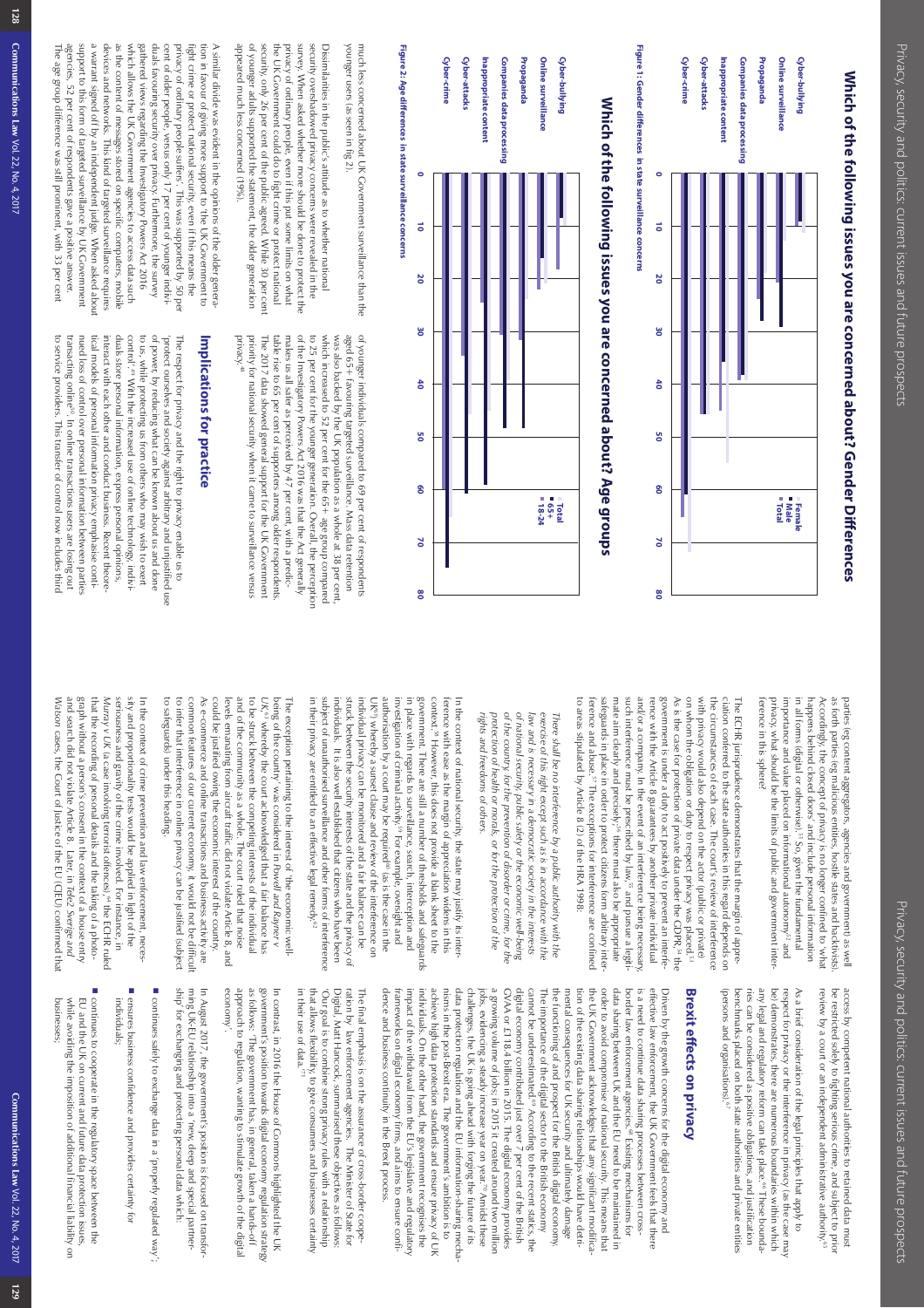■ emphasises individual privacy protection; and emphasises individual privacy protection; and

■ establishes Britain as a leader in data protection, while maintaining UK sovereignty. ning UK sovereignty. establishes Britain as a leader in data protection, while maintai-

leaves the EU. European Union in relation to the digital environment even after it the UK Government to maintain standards consistent with the tructure providers to take steps to address the increasing number<br>of cyber threats. The constitution follows the gow Data Protection<br>Bill that will implement the provisions of the European General<br>Bill that will implement NIS Directive<sup>74</sup> will require certain categories of critical infras-Directive),<sup>73</sup> commonly known as the Cybersecurity Directive. The the Security of Network and Information Systems Directive (NIS Government launched a consultation on its plans to implement consideration of evidence.<sup>72</sup> Indeed, on 8 August 2017 the UK forge its new UK-EU data exchange model 'based on objective application of security mechanisms, the government plans to Echoing the words of the manifesto concerning 'evidence-based leaves the EU. European Union in relation to the digital environment even after it the UK Government to maintain standards consistent with the NIS Directive<sup>24</sup> will require certain categories of critical infrasthe Security of Network and Information Systems Directive (NIS Government launched a consultation on its plans to implement consideration of evidence.' forge its new UK-EU data exchange model 'based on objective application of security mechanisms, the government plans to Echoing the words of the manifesto concerning 'evidence-based'  $^{73}$  commonly known as the Cybersecurity Directive. The  $^{72}$  Indeed, on 8 August 2017 the UK

Economy Report 2016-17, which stated that: EU partners to develop world-leading data protection standards on modern data protection laws, and has worked closely with data relationship should continue'.<sup>19</sup> The UK is leading the way whom the information relates. According to Mr Hancock, 'our that they have a duty of transparency towards the individuals to upon organisations to which it applies. It specifies that organithe EU. The proposed legislation imposes a number of standards services to citizens in the EU, or monitors citizens' behaviour in apply to any business located outside the EU that offers goods and individuals, whether employees, customers or suppliers. It will also or charity established in the EU that uses information about living In contrast, the GDPR will apply to any business, public authority decided by individual Member States, and are yet to be finalised to the competent authority. However, the specific details will be implement appropriate security measures, and to notify incidents infrastructure sectors. Broadly, it will require these organisations to financial market infrastructures, health sector, water and digital Economy Report 2016-17, which stated that: This is in direct opposition to the recommendations of the Digita This is in direct opposition to the recommendations of the Digital EU partners to develop world-leading data protection standards. on modern data protection laws, and has worked closely with data relationship should continue'. whom the information relates. According to Mr Hancock, 'our that they have a duty of transparency towards the individuals to sations must not only keep personal information secure, but sations must not only keep personal information secure, but upon organisations to which it applies. It specifies that organi the EU. The proposed legislation imposes a number of standards services to citizens in the EU, or monitors citizens' behaviour in apply to any business located outside the EU that offers goods and individuals, whether employees, customers or suppliers. It will also or charity established in the EU that uses information about living In contrast, the GDPR will apply to any business, public authority decided by individual Member States, and are yet to be finalised. to the competent authority. However, the specific details will be implement appropriate security measures, and to notify incidents infrastructure sectors. Broadly, it will require these organisations to financial market infrastructures, health sector, water and digital 'operators of essential services' in the energy, transport, banking 'operators of essential services' in the energy, transport, banking, The NIS Directive will not apply to all organisations, but only to The NIS Directive will not apply to all organisations, but only to  $^{76}$  The UK is leading the way

*ment rights.* of the consumer first, although not at the expense of employput the interests-in terms of quality, choice, cost and safetyflexible enough to adjust to disruption. It should, in our view, Regulation should be based on agreed principles, and also *of the consumer first, although not at the expense of employ put the interests—in terms of quality, choice, cost and safety flexible enough to adjust to disruption. It should, in our view, Regulation should be based on agreed principles, and also* 

Rights), thus binding on the UK as a signatory, the PDGR and rights instrument, the European Convention on Human Rights and if so how it will operate. While the main regional human jurisdiction of the Court of Justice of the EU will apply to the UK, other EU secondary legal instruments pertaining to privacy, digita other EU secondary legal instruments pertaining to privacy, digital Rights), thus binding on the UK as a signatory, the PDGR and 1950, is adjudicated at Strasbourg (the European Court of Human 1950, is adjudicated at Strasbourg (the European Court of Human rights instrument, the European Convention on Human Rights and if so how it will operate. While the main regional human jurisdiction of the Court of Justice of the EU will apply to the UK, Importantly, in the aftermath of Brexit it is not clear whether the Importantly, in the aftermath of Brexit it is not clear whether the

> data and economy, are adjudicated by the CJEU. data and economy, are adjudicated by the CJEU.

CJEU. Subseqently, the UK Government's current stance leaves a fundamental rules governing it, including the jurisdiction of the the jurisdiction of its courts. It is very unlikely that the EU would Market then they will have to comply with EU law and accept fundamental rights of EU citizens - in a state of uncertainty. fundamental rights of EU citizens – in a state of uncertainty. plethora of areas – including digital economy, privacy, and other plethora of areas – including digital economy, privacy, and other CJEU. Subseqently, the UK Government's current stance leaves a fundamental rules governing it, including the jurisdiction of the allow the UK to access the Single Market without accepting the allow the UK to access the Single Market without accepting the the jurisdiction of its courts. It is very unlikely that the EU would Market then they will have to comply with EU law and accept However, if UK companies want to operate in the EU Single However, if UK companies want to operate in the EU Single diction of the CJEU would end once the UK leaves the EU." diction of the CJEU would end once the UK leaves the EU.77 The Prime Minister, Theresa May, made it clear that the jurisi The Prime Minister, Theresa May, made it clear that the jurisi

## challenges in the time of transformation **challenges in the time of transformation Technical controls and compliance Technical controls and compliance**

should be vigilant in these markets'.<sup>78</sup> power is not abused, we recommend that existing regulators report 'Online platforms and the digital single market' issued by development of world leading data protection standards. The should be vigilant in these markets'. power is not abused, we recommend that existing regulators regime, stating: 'to protect consumers and to ensure that market regime, stating: 'to protect consumers and to ensure that market 2016 argued against the creation of a platform-specific regulatory 2016 argued against the creation of a platform-specific regulatory The House of Lords Select Committee on the European Union in report 'Online platforms and the digital single market' issued by development of world leading data protection standards. The has shown that working closely with the EU partners facilitates has shown that working closely with the EU partners facilitates The leading position of the UK on modern data protection The leading position of the UK on modern data protection The House of Lords Select Committee on the European Union in

government. privacy. In this article we provided evaluation of the current legal mation lies critically with the latter, leaving individual users with providers.' Thus tar the imbalance of control over personal informore collaborative approach to regulation that involves users and in which compliance solutions can be developed, to ensure a A further proposal from the Parliamentary Committee on the government: regime governing privacy in the cyberspace. According to the regime governing privacy in the cyberspace. According to the objectives to use intelligence prioritising national security over objectives to use intelligence prioritising national security over companies as well as providing a difficult obstacle for government companies as well as providing a difficult obstacle for government the potential misuse of their personal information by commercial the potential misuse of their personal information by commercial generation (18-24 years) who were significantly concerned over generation (18-24 years) who were significantly concerned over These views were reflected in the YouGov survey for the younge These views were reflected in the YouGov survey for the younger superficial influence over how their personal information is used. superticial influence over how their personal information is used mation lies critically with the latter, leaving individual users with providers.' Thus far the imbalance of control over personal infor more collaborative approach to regulation that involves users and in which compliance solutions can be developed, to ensure a Digital Economy<sup>,59</sup> advised that *'t*he government explore ways Digital Economy A further proposal from the Parliamentary Committee on the In this article we provided evaluation of the current legal 79 advised that *'*the government explore ways

be unhindered in the tuture as we leave the EU business and all relationships. We want the secure flow of data to In the modern world, data flows increasingly underpin trade. *be unhindered in the future as we leave the EU. business and all relationships. We want the secure flow of data to In the modern world, data flows increasingly underpin trade,* 

protection rules, is in our mutual interest." data relationship between the UK and EU, based on aligned data privacy regulation and its societal and technical implications, We otter a critical assessment of the changing position of UK protection rules, is in our mutual interest.' data relationship between the UK and EU, based on aligned data and concur with the Minister for Digital that, 'a strong future and concur with the Minister for Digital that, 'a strong future privacy regulation and its societal and technical implications, We offer a critical assessment of the changing position of UK

## Professor Vladlena Benson **Professor Vladlena Benson**

Coventry Law School, Coventry University Prof Umut Turksen Cyber Security Innovation Centre, University of West London **Coventry Law School, Coventry University Prof Umut Turksen Cyber Security Innovation Centre, University of West London**

### **Notes**

MacAskill E, Privacy campaigners win concessions in UK surveillance repor The Guardian, 14 July 2015, https://www.theguardian.com/world/2015/jul/14<br>uk-surveillance-report-makes-concessions-to-privacy-lobby. uk-surveillance-report-makes-concessions-to-privacy-lobby. *The Guardian*MacAskill E, Privacy campaigners win concessions in UK surveillance report, , 14 July 2015, https://www.theguardian.com/world/2015/jul/14/

More than 1000 cyber attacks were reported to the National Cyber Security

 $\sim$ 

- 3 More than 1000 cyber attacks were reported to the National Cyber Security<br>Centre since it opened in 2016. BBC News, 'Cyber-security: More than Shaw D, Scotland Yard, UK terror level severe 'for at least five years', BBC New Shaw D, Scotland Yard, UK terror level severe 'for at least five years', BBC News, uk-41478608 uk-41478608. 1,000 attacks reported in UK', 3 October 2017, http://www.bbc.co.uk/news/ 1,000 attacks reported in UK', 3 October 2017, Centre since it opened in 2016. BBC News, 'Cyber-security: More than http://www.bbc.co.uk/news/
- Stanford B, The Complexities of Contemporary Terrorism Trials Laid Bare, 5 September 2017, http://www.bbc.co.uk/news/uk-41157175 Stanford B, The Complexities of Contemporary Terrorism Trials Laid Bare, 5 September 2017, http://www.bbc.co.uk/news/uk-41157175.

22

4

- t.n Home Office, Counter-terrorism - Communications data, 17 March 2015 been argued that surveillance and crime have been intimately connected been argued that surveillance and crime have been intimately connected https://www.gov.uk/government/collections/communications-data. It has https://www.gov.uk/government/collections/communications-data Criminal Law & Justice Weekly, 9 September 2017, vol 181. *Criminal Law & Justice Weekly* Home Office, Counter-terrorism – Communications data, 17 March 2015, , 9 September 2017, vol 181.
- This was the case in the context of terror suspects in Spain. Fox News,  $\Gamma$  is were force for the context of terror suspect freed by judge, three others ordered held, 2 2 This was the case in the context of terror suspects in Spain. Fox News, about crime. Coleman and McCahill, Surveillance and Crime, (Sage, 2010). without some form of surveillance it would not be possible to gain information without some form of surveillance it would not be possible to gain information crime. Coleman and McCahill, *Surveillance and Crime*, (Sage, 2010).

23

6

- $\overline{\phantom{0}}$ Williams and Nurse refer to this as the 'Privacy Paradox'. Williams M and Williams and Nurse refer to this as the 'Privacy Paradox'. Williams M and lona-attacks-to-testify-in-court.html. lona-attacks-to-testify-in-court.html. August 2017, http://www.foxnews.com/world/2017/08/22/4-suspects-in-barce August 2017, 'Barcelona terror attack suspect freed by judge, three others ordered held', 22 http://www.foxnews.com/world/2017/08/22/4-suspects-in-barce-
- UK Perspective', in Tryfonas T, (eds) Human Aspects of Information (Springer, 2016) (Springer,2016). Security, Privacy, and Irust, Lecture Notes in Computer Science, vol 9750, *Security, Privacy, and Trust, Lecture Notes in Computer Science*Nurse J, 'Optional Data Disclosure and the Online Privacy Paradox: A Nurse J, 'Optional Data Disclosure and the Online Privacy Paradox: A UK Perspective', in Tryfonas T, (eds) *Human Aspects of Information*  , vol 9750,
- News, 23 August 2017, http://www.bbc.co.uk/news/business-41011464.<br>C Kovacs, 'Tracing the trackers', February 2012, www.ted.com/talks/gary. Peachey K and Johnston C, 'Identity theft at epidemic levels, warns Cifas', BBC G Kovacs, 'Tracing the trackers', February 2012, www.ted.com/talks/gary\_ News, 23 August 2017, Peachey K and Johnston C, 'Identity theft at epidemic levels, warns Cifas', BBC http://www.bbc.co.uk/news/business-41011464.

24

 $\alpha$ 

9

- com&utm\_content=awesm-publisher. campaign=&utm\_medium=on.ted.com-static&utm\_source=tacebook com&utm\_content=awesm-publisher campaign=&utm\_medium=on.ted.com-static&utm\_source=facebook. kovacs\_tracking\_the\_trackers.html?awesm=on.ted.com\_Kovacs&utm kovacs\_tracking\_the\_trackers.html?awesm=on.ted.com\_Kovacs&utm\_
- 10 Businesses use such information to target costumers and improve their services and products. and products. Businesses use such information to target costumers and improve their services
- 11 State agencies use such information to profile, predict and prevent illegal activity and gather evidence for prosecution. and gather evidence for prosecution. State agencies use such information to profile, predict and prevent illegal activity
- 12 The overview of the party manifesto naturally gives weight to the two main not focus on national security nor privacy, and therefore is not included in the 35 in 2017, are a committed pro-EU/ECHR party etc. Yet, the SNP manifesto did as a coalition partner from 2010-15). Parties like the SNP provide a distinctly substantial - 8 MPs elected in 2015 and 12 in 2017 (notwithstanding its position parties likely to form a government. However, the consideration of the Lib Dem not focus on national security nor privacy, and therefore is not included in the 35 in 2017, are a committed pro-EU/ECHR party etc. Yet, the SNP manifesto did regional flavour to their politics, but they did have elected 56 MPs in 2015 and regional flavour to their politics, part they did have elected 56 MPs in 2015 and as a coalition partner from 2010-15). Parties like the SNP provide a distinctly substantial – 8 MPs elected in 2015 and 12 in 2017 (notwithstanding its position position shows a polar difference in relation to the rest, whilst its weight is less position shows a polar difference in relation to the rest, whilst its weight is less parties likely to form a government. However, the consideration of the Lib Dem The overview of the party manifesto naturally gives weight to the two main
- $\frac{1}{2}$ The European Convention on Human Rights was incorporated into the nationa findings. Art 8 which provides that: '1. Everyone has the right to respect for his private legislation of the United Kingdom by the Human Rights Act 1998, Ch 42, Sch 1 legislation of the United Kingdom by the Human Rights Act 1998, Ch 42, Sch 1, The European Convention on Human Rights was incorporated into the national
- Art 8 which provides that: 'T. Everyone has the right to respect for his private and family life, his home and his correspondence. 2. There shall be no interthe protection of the rights and freedoms of others' the prevention of disorder or crime, for the protection of health or morals, or for of national security, public safety or the economic well-being of the country, for the protection of the rights and freedoms of others'. the prevention of disorder or crime, for the protection of health or morals, or for of national security, public safety or the economic well-being of the country, for accordance with the law and is necessary in a democratic society in the interests accordance with the law and is necessary in a democratic society in the interests ference by a public authority with the exercise of this right except such as is in ference by a public authority with the exercise of this right except such as is in and family life, his home and his correspondence. 2. There shall be no inter
- Article 16 91, http://eur-lex.europa.eu/legal-content/EN/ TXT/?uri = celex%3 A12012E%2FTXT. TXT/?uri=celex%3A12012E%2FTXT. Article 16 91, http://eur-lex.europa.eu/legal-content/EN/

14

- $\frac{1}{\sqrt{2}}$ The GDPR will come into force on 25 May 2018, http://www.eugdpr.org .
- 16 The CDPR will come into force on 25 May 2018, http://www.eugdpr.org<br>Westin A, *Privacy and Freedom,* (Bodley Head, 1970) p 23. *Privacy and Freedom*, (Bodley Head, 1970) p 23.
- 1 Privacy International, https://www.privacyinternational.org/node/54 Privacy International, https://www.privacyinternational.org/node/54
- 19  $\frac{1}{8}$ Fenwick H, Fenwick on Civil Liberties and Human Rights, (Routledge, 2017) p In 2015 the Intelligence and Security Committee asserted that the law failed 686. In 2015 the Intelligence and Security Committee asserted that the law failed Fenwick H, *Fenwick on Civil Liberties and Human Rights*, (Routledge, 2017) p
- unnecessary and -- in the long run -- intolerable: Government reviewer Transparent Legal Framework, HC 1075, 12 March 2015. Subsequent proposec unnecessary and – in the long run – intolerable: Government reviewer new laws were criticized by civil rights groups, see Liberty 'Undemocratic, new laws were criticized by civil rights groups, see Liberty 'Undemocratic, Transparent Legal Framework, HC 1075, 12 March 2015. Subsequent proposed Intelligence and Security Committee, 'Privacy and Security: A Modern and legal powers to govern emergent platforms such social networks and media. legal powers to govern emergent platforms such social networks and media. behind technological developments, and thus emphasised the need to for behind technological developments, and thus emphasised the need to for Intelligence and Security Committee, 'Privacy and Security: A Modern and
- and—long-run—intolerable.<br>20 Pantucci R, "Terror by Text", BBC, 4 September 2017, http://www.bbc.co.uk rights.org.uk/news/press-releases-and-statements/"undemocratic-unnecessary-<br>and-—long-run —-intolerable . rights.org.uk/news/press-releases-and-statements/"undemocratic-unnecessary condemns Britain's snooping laws', 11 June 2015, https://www.liberty-human condemns Britain's snooping laws', 11 June 2015, Pantucci R, 'Terror by Text', BBC, 4 September 2017, http://www.bbc.co.uk/ https://www.liberty-human-
- 21 O'Sullivan F, 'Fortress Britain's Coming Crackdown', CityLab, 25 May iplayer/episode/b093pkt6/inside-out-london-terror-by-tex 2017, https://www.citylab.com/life/2017/05/fortress-britains-coming-crack-O'Sullivan F, 'Fortress Britain's Coming Crackdown', CityLab, 25 May iplayer/episode/b093pkt6/inside-out-london-terror-by-text https://www.citylab.com/life/2017/05/fortress-britains-coming-crack-
- down/528105/ accessed 25 August 2017. It has been reported that intelligence down/528105/ accessed 25 August 2017. It has been reported that intelligence

Justice Studies, 26 May 2017, https://www.crimeandjustice.org.uk/publications/ Garside R, 'Assessing the General Election Manifestos', Centre for Crime and titteen-years-911-how-uk-bypassed-justice-become-counter-terrorism-state 11 September 2016, http://www.newstatesman.com/politics/uk/2016/09/ UK bypassed justice to become a counter-terrorism state', New Statesman, centred governance see, Norris M, 'Fifteen years on from 9/11, how the Security Agenda, (Altin Nokta Publishing, 2010). For the evolution of security UK, US and Australia see, Turksen U, Protection Seekers, States and the New outside the UK. For a critical analysis of responses to terrorist attacks in the books between 2000 and 2015 following various terrorist attacks within and Note that 12 pieces of separate counter-terrorism legislation hit the statute (2017) Journal of Information Rights, Policy and Practice, vol 2, no 1, pp 1-2. White M, 'Protection by Judicial Oversight, or an Oversight in Protection? June\_2014.pdf, p 10, and arguing that the DRD was mainly created in reaction to the terroria attacks in Madrid on 11 March 2004 and London on 7 July 2005 eu/fileadmin/material/Dokumente/Boehm\_Cole\_-\_Data\_Retention\_Study\_-Court of Justice of the European Union' (30 June 2014), http://www.janalbrecht. Franziska Boehm & Mark D Cole, 'Data Retention after the Judgement of the See White, citing the Preamble of the EU's Data Retention Directive (DRD), and security%20\_%20World%20news%20\_%20Guardian%20Weekly.pd and%20UK%20spy%20agencies%20defeat%20jnternet%20privacy%20and%20 9 June 2013, https://www.ihatefeds.com/Revealed\_%20how%20US%20 US and UK spy agencies defeat internet privacy and security', The Guardian, and investing in tech companies to 'covertly influence' their product design to ensure they are easier to access and exploit. Ball J et al, 'Revealed: how Justice Studies, 26 May 2017, Garside R, 'Assessing the General Election Manifestos', Centre for Crime and fifteen-years-911-how-uk-bypassed-justice-become-counter-terrorism-state. 11 September 2016, http://www.newstatesman.com/politics/uk/2016/09/ UK bypassed justice to become a counter-terrorism state', centred governance see, Norris M, 'Fifteen years on from 9/11, how the *New StatesmanSecurity Agenda*UK, US and Australia see, Turksen U, outside the UK. For a critical analysis of responses to terrorist attacks in the books between 2000 and 2015 following various terrorist attacks within and Note that 12 pieces of separate counter-terrorism legislation hit the statute White M, 'Protection by Judicial Oversight, or an Oversight in Protection?' to the terrorist attacks in Madrid on 11 March 2004 and London on 7 July 2005. June\_2014.pdf, p 10, and arguing that the DRD was mainly created in reaction eu/fileadmin/material/Dokumente/Boehm\_Cole\_-\_Data\_Retention\_Study\_- \_ Court of Justice of the European Union' (30 June 2014), http://www.janalbrecht. Franziska Boehm & Mark D Cole, 'Data Retention after the Judgement of the See White, citing the Preamble of the EU's Data Retention Directive (DRD), and security%20\_%20World%20news%20\_%20Guardian%20Weekly.pdf and%20UK%20spy%20agencies%20defeat%20internet%20privacy%20and%20 9 June 2013, https://www.ihatefeds.com/Revealed\_%20how%20US%20 US and UK spy agencies defeat internet privacy and security', to ensure they are easier to access and exploit. Ball J and investing in tech companies to 'covertly influence' their product design services have been employing methods to counter encryption technologies services have been employing methods to counter encryption technologie *Journal of Information Rights, Policy and Practice*, (Altin Nokta Publishing, 2010). For the evolution of securityhttps://www.crimeandjustice.org.uk/publications/ *Protection Seekers, States and the New*  , vol 2, no 1, pp 1-2. , 'Revealed: how *The Guardian***.** 

- 25 The Conservative Party Manifesto 2017, https://www.conservatives.com/  $asssing-gened-election-manifestos.$ The Conservative Party Manifesto 2017, https://www.conservatives.com/ assessing-general-election-manifestos.
- 26 Ibid. manitesto manifesto.
- 28 27 for-organisations/data-protection-reform/overview-of-the-gdpr/ The Conservative Party Manifesto 2017, https://www.conservatives.com/ Information Commmissioner's Office, Overview of the GDPR, https://ico.org.uk The Conservative Party Manifesto 2017, https://www.conservatives.com/ for-organisations/data-protection-reform/overview-of-the-gdpr/. Information Commmissioner's Office, Overview of the GDPR, https://ico.org.uk/
- 29 mannesto Benson, V, 'UK politicians are planning very different approaches to data privacy, manifesto.
- Benson, V, UK politicians are planning very different approaches to data privacy excurity and surveillance', The Independent, 6 June 2017. Available at: http:// mean-for-online-privacy-a7775211.html. www.independent.co.uk/life-style/gadgets-and-tech/what-will-the-uk-electionmean-for-online-privacy-a7775211.html www.independent.co.uk/life-style/gadgets-and-tech/what-will-the-uk-election security and surveillance', *The Independent*, 6 June 2017. Available at: http://
- 30 content. BBC News, 'Theresa May to warn tech firms over terror content', 20 nies are already under pressure to remove and manage terror and extremis See s 253(5) of the Investigatory Powers Act 2016. Also note that tech compa nies are already under pressure to remove and manage terror and extremist content, 20 nies are already under pressure to remove and manage terror content', 20 content is BC News, 'Theresa May to warn tech firms over terror See s 253(5) of the Investigatory Powers Act 2016. Also note that tech compa-
- 31 It has been reported that there were over 2.01 billion monthly active Facebook<br>users in June 2017 alone. Zephoria, "The Top 20 Valuable Facebook Statistics", 17<br>users in June 2017 alone. Zephoria, "The Top 20 Valuable Fac September 2017, http://www.bbc.co.uk/news/uk-politics-41327816. users in June 2017 It has been reported that there were over 2.01 billion monthly active Facebook alone. Zephoria, 'The Top 20 Valuable Facebook Statistics' , 17
- 32 The Conservative Party Manifesto 2017, https://www.conservatives.com/ manitesto September 2017, https://zephoria.com/top-15-valuable-tacebook-statistics/ manifesto. The Conservative Party Manifesto 2017, https://www.conservatives.com/ September 2017, https://zephoria.com/top-15-valuable-facebook-statistics/.
- 33 2014, http://www.gamblingcommission.gov.uk/PDF/board-papers/CCP1420-Responsibility Code and NCF's "Playing Safe" statement of principles', 12 March Cambling Commission,' Overview of the measures in the ABB's Social Responsibility Code and NCF's "Playing Safe" statement of principles', 12 March Gambling Commission,' Overview of the measures in the ABB's Social http://www.gamblingcommission.gov.uk/PDF/board-papers/GCP1420-
- 34 Griffiths M,' Does Internet and Computer "Addiction" Exist? Some Case Study Overview-of-measures.pdf. Evidence', (2004) Cyber Psychology & Behaviour, vol 3(2), 211-18, and O'Keeth Evidence', (2004) Griffiths M,' Does Internet and Computer "Addiction" Exist? Some Case Study Overview-of-measures.pdf. *Cyber Psychology & Behaviour*, vol 3(2), 211-18, and O'Keeffe
- 95 95<br>26 96 Ibid. and Families',  $(2011)$  *Pediatrics* vol 127 No 4, 800-04. G S and Clarke-Pearson K, 'The Impact of Social Media on Children, Adolescents and Families', (2011) G S and Clarke-Pearson K, 'The Impact of Social Media on Children, Adolescents, vol 127 No 4, 800-04.
- The Labour Party Manifesto 2017, http://www.labour.org.uk/index.php/ The Labour Party Manifesto 2017, http://www.labour.org.uk/index.php/
- Ibid, p 77. mantesto 2017 manifesto2017.
- ين بن<br>م Mag UK, 1 December 2016, http://uk.pcmag.com/ip-act/86389/feature. Newton T,' How did Labour vote on the Investigatory Powers Act', PC Mag UK, 1 December 2016, Newton T,' How did Labour vote on the Investigatory Powers Act', PC http://uk.pcmag.com/ip-act/86389/feature/
- 39 MacAskill E, ""Extreme surveillance" becomes UK law with barely a whimper' how-did-labour-vote-on-the-investigatory-powers-act. MacAskill E, '"Extreme surveillance" becomes UK law with barely a whimper', how-did-labour-vote-on-the-investigatory-powers-act.
- nov/19/extreme-surveillance-becomes-uk-law-with-barely-a-whimper The Guardian, 19 November 2016, https://www.theguardian.com/world/2016 nov/19/extreme-surveillance-becomes-uk-law-with-barely-a-whimper. *The Guardian* , 19 November 2016, https://www.theguardian.com/world/2016/
- 40 The Labour Party Manifesto 2017, http://www.labour.org.uk/index.php/ The Labour Party Manifesto 2017, http://www.labour.org.uk/index.php/
- mannesto zu i z manifesto2017.
- $\ddot{a}$ BBC News, Election 2017, http://www.bbc.co.uk/news/election/2017/results The election secured only eight parliamentary seats for the Liberal Democrat BBC News, Election 2017, The election secured only eight parliamentary seats for the Liberal Democrats. http://www.bbc.co.uk/news/election/2017/results/
- engana.<br>Liberal Democrats Manifesto 2017, https://www.libdems.org.uk/manifestc 4 4<br>3<br>4 4 Liberal Democrats Manifesto 2017, https://www.libdems.org.uk/manifesto.
- Mac Giollabhui S, et al, 'Watching the watchers: conducting ethnographic research on covert police investigation in the United Kingdom', (2016) research on covert police investigation in the United Kingdom', (2016) Mac Giollabhui S, 'Watching the watchers: conducting ethnographic
- Qualitative Research, vol 16, no 6, 630-45 *Qualitative Research* , vol 16, no 6, 630-45.
- 44 MacAskill, E. (2016) 'Extreme surveillance' becomes UK law with MacAskill, E. (2016) 'Extreme surveillance' becomes UK law with

130